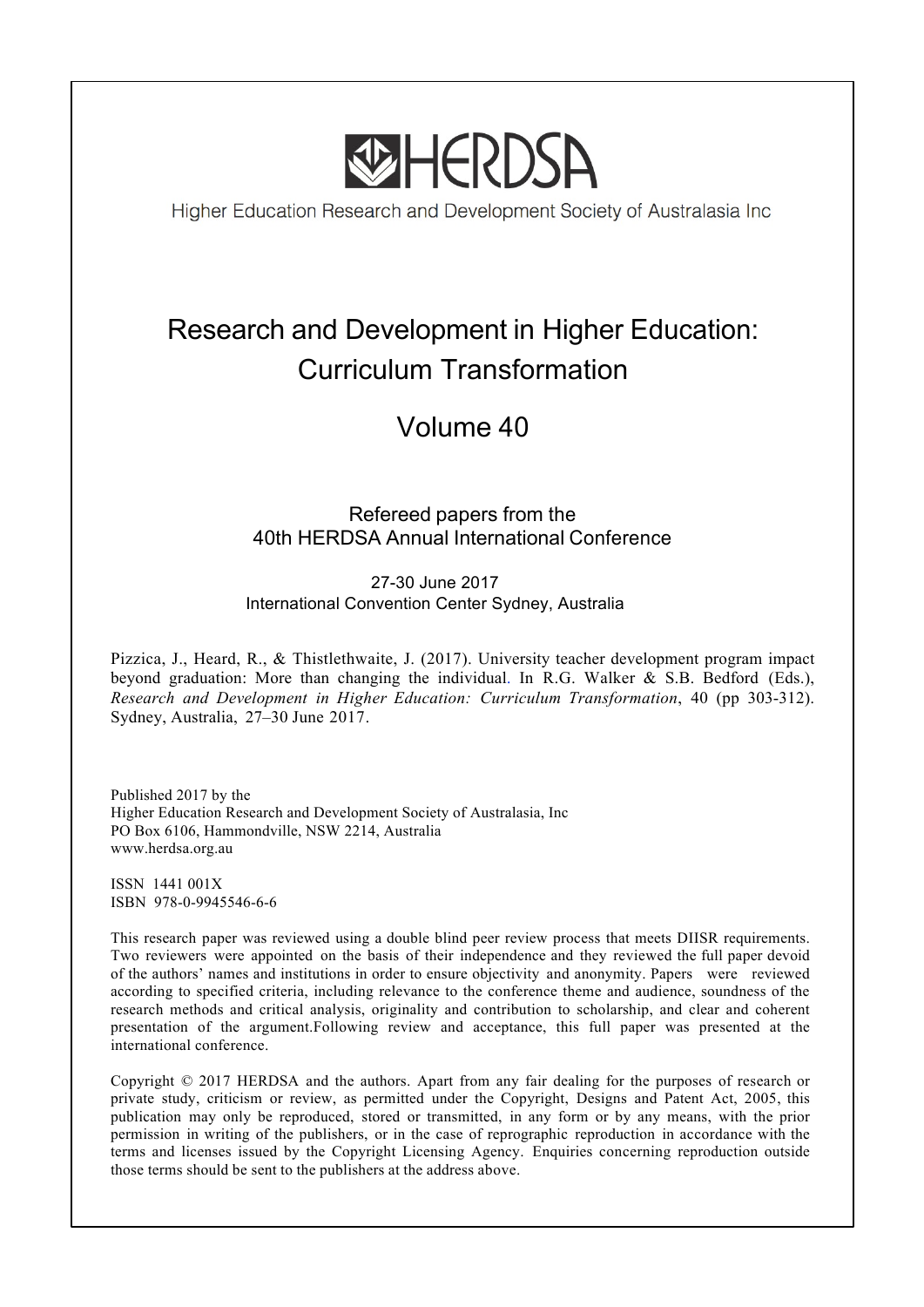## **University teacher development program impact beyond graduation: More than changing the individual**

#### **Jenny Pizzica**

Western Sydney University, Sydney, Australia j.pizzica@westernsydney.edu.au

#### **Robert Heard**

University of Sydney, Sydney, Australia rob.heard@sydney.edu.au

#### **Jill Thistlethwaite**

University of Technology Sydney, Sydney, Australia jill.thistlethwaite@uts.edu.au

The common contexts, purposes and evaluation models of university teacher development (UTD) programs all reflect an expectation that the influence of the program will endure and spread once participants graduate. Such programs are expected to have impact beyond the individual participant and to affect the academic practices of participants' colleagues, departments and institution. Evaluation of these programs has focussed primarily on the endurance of program outcomes associated with individual participants' conceptions and approaches, rather than influence on practices in the context of the academic community and institution. Consequently, evidence of this kind of impact is limited. This paper evaluates the impact of UTD programs on both individuals and the organisations and communities in which they work through a close examination of one such program. We explore the experiences of nine participants from various countries working in their home institutions following completion of a discipline-specific Masters of Education program. The program's philosophy and structure closely mirrored centrally run UTD programs, offering modules in student learning, scholarship of teaching and learning, evaluation, assessment and curriculum design.

Impact studies of UTD programs traditionally report on changes in individual participants' conceptions. This study shows that those changed conceptions influence participants' work and, to varying extents, become shared public property amongst participants' colleagues and workgroups. Participants shared their ideas with colleagues, in their workgroups, in instances of strategic citizenship (such as committees) and instances of scholarship (such as conferences). The ideas shared are often participants' critical reinterpretation of existing teaching, assessment and curriculum practices. Generative, reflective dialogue, particularly the re-interpretation of the premises of existing practices, can engender a collective sense of valuing teaching and supporting innovation in organisations. In many cases, however, it may lead to contestation with participants reporting on their own contesting and resisting of existing routines and of having colleagues contest and resist their ideas and actions. To unravel this underexplored aspect of program impact this study uses a hermeneutic approach to analysing interviews as texts to examine how practice, as a collective entity, bridges individual actions and organisational culture. This approach to interpreting impact will inform curriculum transformation within professional development programs and better equip participants in such programs to foster innovation in the teaching and curriculum design practices located in their workgroups.

**Keywords:** practice, capacity building, professional learning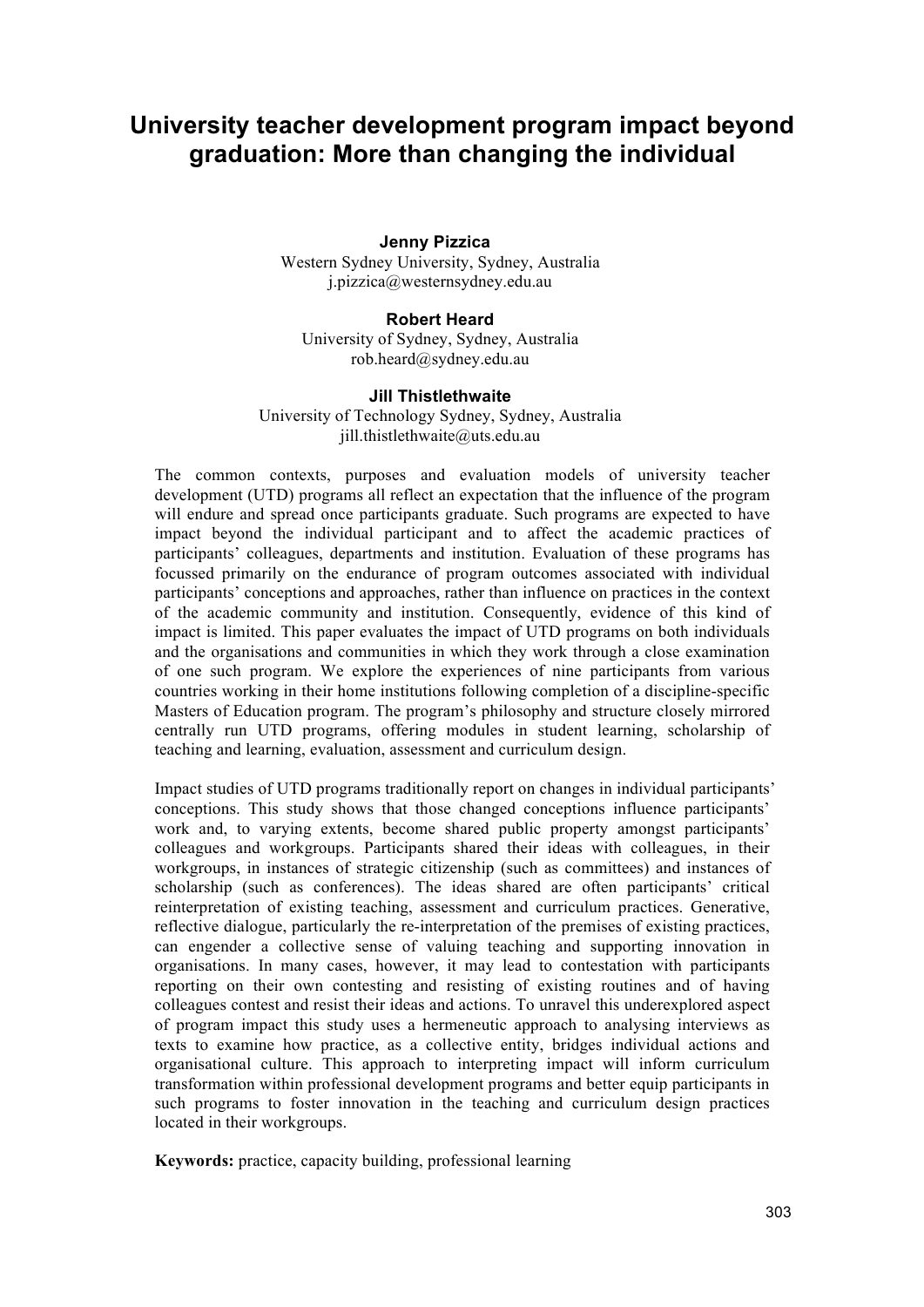#### **Introduction**

This paper evaluates the impact of university teacher development (UTD) programs through an examination of one such program. It explores participants' experiences of working in their home institution following completion of a Master of Medical Education at the University of Sydney, Australia. The program's outcomes and structure closely mirrored centrally run UTD programs, with graduates completing subjects in student learning, the scholarship of teaching and learning, evaluation, assessment and curriculum design (Whelan et al., 2015). Learning activities encouraged critical analysis, reflective practices and negotiated project work. Program participants were medical practitioners and medical educators, including teachers of medical students in university teaching hospitals.

The program aimed to improve the quality of medical education by helping participants develop a deeper understanding of principles and practices underpinning teaching and learning in higher education and medicine, and improving their skills in developing curriculum, assessment and evaluation. Participants complete eight x 6 credit point subjects for a Masters qualification. Part time, on-campus study was the most common study pattern with participants typically undertaking two subjects per semester requiring a total commitment of 20 hours study time per week for two 13-week semesters each year. Each subject comprised one three-hour fortnightly evening class with further online participation and independent study required between classes. Subjects were also offered in fully online mode to assist interstate participants. The average cohort size was 15 participants in a given year.

The majority of evaluations of UTD programs have focussed on the endurance of program outcomes associated with participants' individual confidence, conceptions and approaches, rather than influence on practices within their academic community and institution (Prebble et al., 2005; Stes et al., 2010). While some recent studies have begun to consider changes in participants' networks of colleagues (van Waes et al., 2015) evidence of broader organisational impact is limited with many evaluations relying on snapshots of participants' attitudes and intentions captured through surveys and assessment processes at the completion of the program. These snapshots are valuable in creating a set of understandings of the immediate effect of the programs but leave other contexts unexplored.

This study aims to better understand the impact of UTD programs on teachers and the changes they make to improve the quality of education in their workplaces post-graduation.

### **Background**

UTD programs anticipate that participants will continue learning and developing their academic practice beyond the end of the program. Two foundational concepts in Australian UTD programs are that participants learn through reflection on practice and through the scholarship of teaching and learning (Kandlbinder & Peseta, 2009). The development of individual teaching and educational practice is seen to occur through participants' reflection on experience, education theory and research.

Reflection does not focus only on the individual teachers' awareness of what they know and how they go about their own teaching. They are also encouraged to reflect on why they go about their practice in the way they do (Kreber, 2013). Reflection on existing premises is also encouraged as a way of becoming aware of the departmental and institutional social order, control and authority and challenging the departmental norms and values that underpin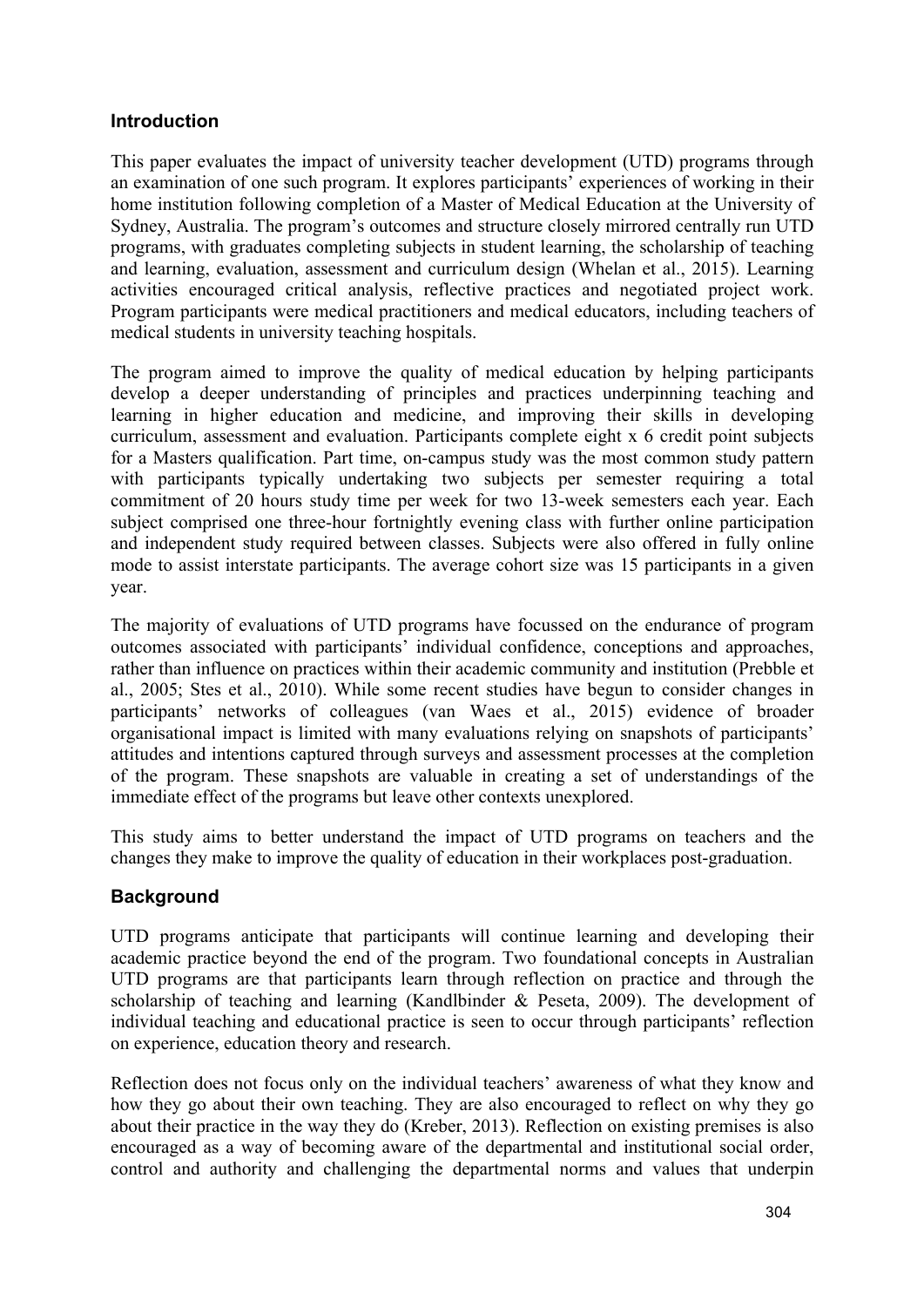existing teaching and assessment methods and play out in course and curriculum review committees. Few studies of UTD programs have looked deeply at the interaction between program participants and the organisational culture, climate or teaching environment (Knight, 2006; Parsons et al., 2012; Pleschová & Simon, 2013). Most authors identify collegial or departmental attitudes that would provide a fertile environment in which participants could apply their learning from the UTD program (for example Chalmers & Gardiner, 2015). They do not explore how participants or the program would themselves create or promote such an environment or how they could or should interact with an organisational environment which is less supportive or conducive to change.

Social practice theorists have provided a means of re-evaluating learning practices in organisations (Schatzki, 2017; Nicolini, 2013). They have considered the elements of organisational culture, organisational learning, practices and reflection on practice through a social lens. They focus more on context as the learning cultures in which individuals participate, the cultures they and others call into being, shape and maintain through their participation, and in which they develop as individuals.

Understanding how the tensions between existing understandings and practices and new understandings and new practices are resolved is crucial to investigating how these programs might achieve their intended outcomes. Rather than concentrating on individual conceptions, attitudes, behaviours and choices, a practice-focused view of learning highlights participation in socially constituted practices. Meaning is seen to reside in collective practice rather than in individuals' heads. Practices are generally conceptualised as a nexus of activities, utterances and material artefacts held together by specific elements of shared understanding, rules and goal-oriented ends (Schatzki, 2001). If UTD program participants adopt the beliefs and attitudes encouraged within the programs, they may be seen as carriers of particular studentfocused, critically reflective and scholarly academic practices. For these to become practices located in their workgroup culture, in the sense of practices as collective doings and sayings, there may need to be negotiation, lobbying, bargaining and possibly contestation.

#### **Research approach**

In this study we focused on longer-term program impact (1-3 years post-graduation) as a phenomenon experienced and understood by the participant, the researchers and to some extent the reader of this research. We adopted an approach rooted in hermeneutic phenomenology where the meaning of impact is not about uncovering a stable reality or true definition but about refreshing and clarifying the interpretation of impact as a lived phenomenon (Gadamer, 1975/1989; Laverty, 2003). One of the reasons for choosing this method was that previous studies in approaching impact as an object or series of items to be reported on, often at the end of the program, and via predetermined indicators, have minimised the idea of impact as an experience, interpreted and understood by people over time and in different contexts. The choice of the hermeneutic method fits well with an understanding of higher education as the domain of reflective and critical human beings (Barnett, 1997).

As the coordinator of a Master of Medical Education program, the lead author of this paper had encouraged program participants to analyse and critique the education activities they used in their work and to develop plans and projects for renewing those activities. Although the program received positive feedback in semester evaluations, she wanted to know whether the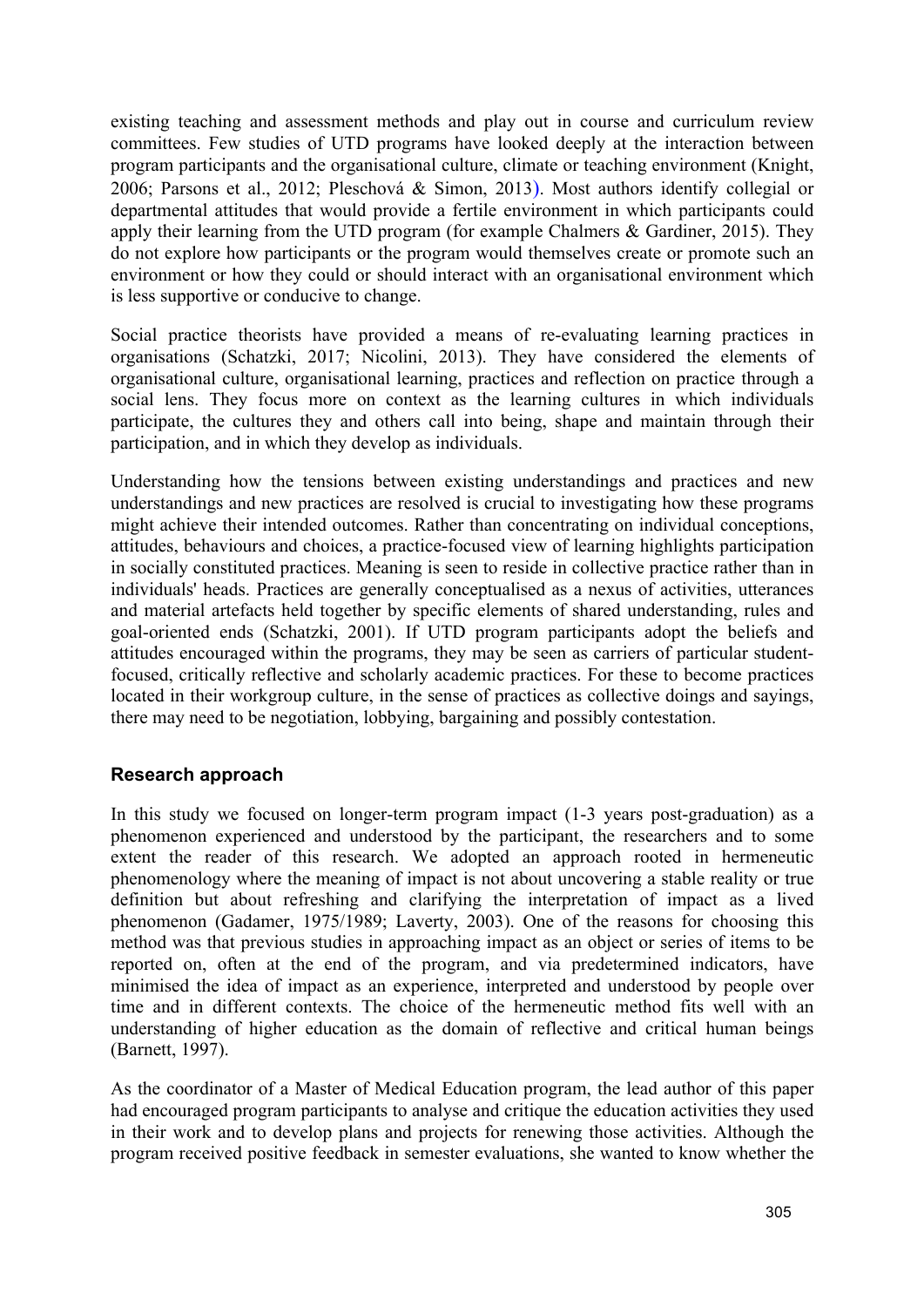participants had been able to implement their plans and change learning, teaching and assessment activities in their own work settings beyond graduation.

To gain some understanding of these issues the lead author interviewed 9 participants who had completed the program 1-3 years earlier. Formal approval to conduct the study was received from the university ethics committee. Emails invitations to participate in the study were sent to 40 graduates. The interviews were audiotaped with participants' permission and transcribed. Seven interviews were conducted in participants' workplaces, or a location of their choice, two were phone interviews. Participants were asked about the effects they believed the program had on them, what (if any) aspects of the program they had made use of in their work, and how (or whether) they had made changes in their work based on what they had learnt. Where appropriate, they were prompted to elaborate on specific instances related to their responses. The interviews were semi-structured and 60-90 minutes duration. Four steps were used in a hermeneutic analysis of the interview texts including a clustering of central concerns (loci) and the determination of thematic groupings related to these concerns. A complete interview guide and description of analytic stages is available in Pizzica (2016).

### **Findings**

Participants' accounts constituted a pattern of three broad loci of interactions with students, interactions with colleagues, and interactions with the profession. Interactions with students concentrated on how participants had changed their classroom teaching to incorporate more student-centred activities. This is the locus most commonly reported on in other studies (Hood & Houston, 2016). This paper primarily focuses on the locus of participants' interactions with colleagues; the other loci are explored in depth in Pizzica (2016).

The locus in which participants interacted with colleagues either in their immediate work environment or in their broader professional activities seemed to centre around two interlinked experiences. One was participants' increased sense of confidence and involvement in aspects of education related to academic citizenship such as advising colleagues and sharing education ideas. The other was participants' management of their colleagues' reaction to those ideas. Reported reactions included acceptance, perpetuation and contestation.

#### **Reactions of colleagues: Acceptance and perpetuation**

Post-program, all participants reported feeling more confident about sharing their curriculum ideas and expressed an increased sense of legitimacy and authority in doing so because their ideas were informed by theory, research and new experiences from the program. To varying degrees they saw their environments as places where they could share ideas by advising colleague and engaging in education projects, committees and scholarship.

For Ruth (pseudonym), a hospital-based medical educator and general practitioner, the program had helped to alleviate her feelings of isolation in her part-time education role in the rural teaching hospital. Post-program, she felt that her conversations with colleagues had begun to change and she was "surprised" as clinical specialists in the hospital began to approach her for advice about their teaching. Ruth expressed a growing assurance in the value she placed on educational ideas and expertise, a change that was, to some extent, being communicated to and shared with her colleagues:

It's given me the authority to actually be able to talk to other clinicians. Particularly as a general practitioner, talking to a specialist or a consultant physician, having the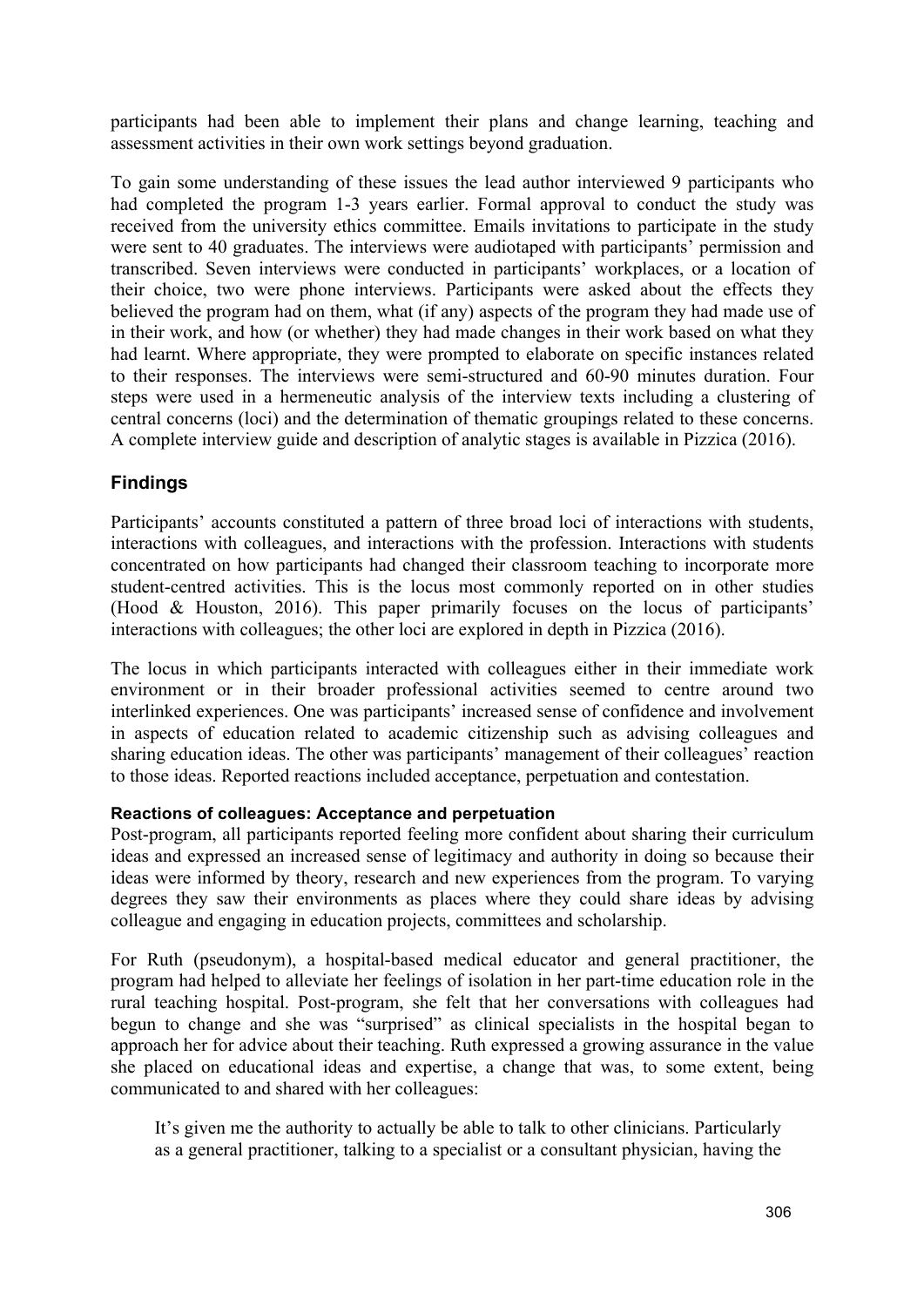education degree has given me that authority to be able to say to them 'think about doing it like this', whereas I wouldn't have done that [previously].

Ruth noted above that post-program her education expertise helped her to recognise and circumvent a communication division between medical specialties that had hampered collegial conversations about education in the hospital.

Naveen, a lecturer in a university medical education unit in a faculty of medicine, noted that as more of his colleagues in the unit completed UTD programs, they became "like sparring partners" for discussions about learning and teaching.

We have the theory about why we should to do this and then the theory to know what the outcomes will be like. So we'd say 'Okay why don't we give it a shot'.

Like Naveen, Nicole reflected on post-program changes to the quality of her interactions with an existing local community of colleagues interested in education. Working with a small team of medical educators in a medical education unit of a teaching hospital, she recalled projects and research that she had begun in the program had sparked further work with her colleagues.

We are lucky that we have an education group that we can be a part of. There is that constant professional collaboration around education. We had several presentations for the hospital at the last [conference]. It's nice to be able to share that and nobody is dismissive of ideas about research around education. It's a valued part of our work where I work.

Nicole noted that program had helped her to feel that she could provide more researchinformed and trustworthy counsel to colleagues. She felt "more confident to talk about educational issues" and "more authoritative" in her role.

I don't just feel I'm arguing for something on the basis of intuition. I am equipped now to go and do the research and talk to the appropriate people to support a change or support retaining something.

All participants spoke of sharing ideas about teaching and learning with colleagues in their workgroups. The three instances above are examples from participants where such ideas were welcomed, negotiated, and to varying degrees, the ideas became shared public property amongst their colleagues and workgroups. In those instances generative and reflective dialogue with colleagues engendered a collective sense of valuing teaching and supporting innovation in teaching and learning in organisations.

#### **Reactions of colleagues: Resistance and contestation**

Participants' interactions with colleagues foregrounded elements of the group teaching and learning regime―the "constellation of rules, assumptions, practices and relationships related to teaching and learning" (Trowler & Cooper, 2002, p. 224). In particular, participants noted that sharing ideas was not always a benign activity. At times ideas were contested and resisted by colleagues, causing some frustration and, at times, disillusionment. This arose particularly in actions related to how assessment practices were perpetuated within their workgroups.

Omera, a general practitioner and lecturer in a university medical education unit, reported that her efforts to discuss and revise assessments were diminished as an established senior staff member (the unit secretary) with considerable influence within the organisation argued her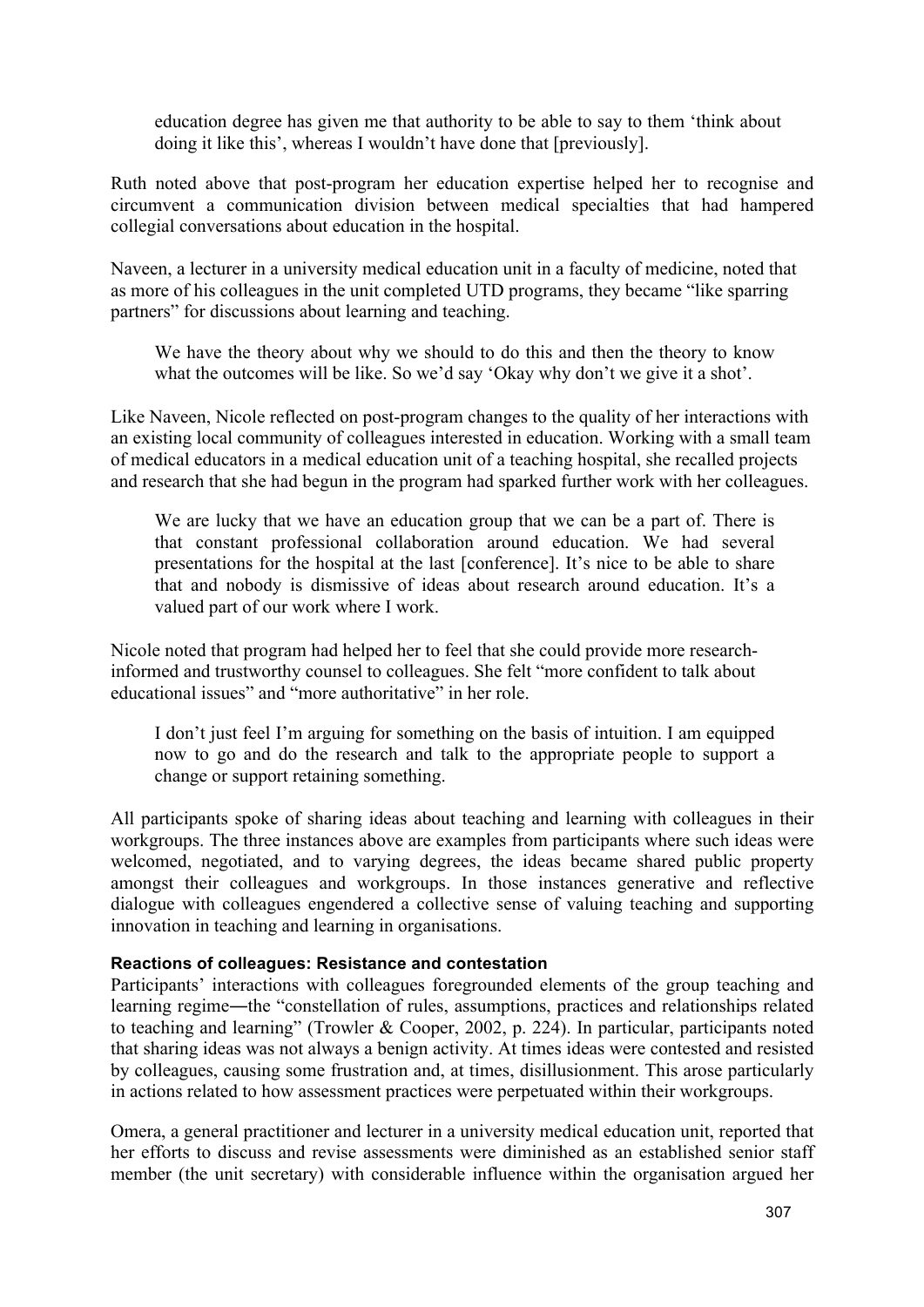suggestions down in education meetings. Omera had suggested changing the unit's existing assessment practices which involved a heavy load of frequent testing through summative multiple choice examinations. She noted that her suggestions were contested more to maintain the established hierarchy than for educational reasons.

Before, the unit secretary was the place for people to ask something. But (then) people came to see me and discussed and believed me more.

Omera alluded to the secretary's habit of arguing down suggestions in the education meetings.

In our faculty I'm still young and so sometimes I feel not quite brave or not quite comfortable to argue with people who are far older than me, especially when they defend their argument not in the right way.

Post-program Omera had the changed tutorial activities and an assessment task in a subject she coordinated. She had led an assessment working group in her department and several of her colleagues had sought her advice on education matters. However, she was despondent that she had been unable to successfully lobby for further assessment changes through the unit's education committee. She noted that although she was the only person in her department to have a UTD qualification she felt she did not have the necessary authority. She said of herself "I just looked like a tiger without claws" and concluded that her faculty would not implement the changes she felt were necessary. She subsequently took a leave of absence to pursue higher qualifications in medical education:

I had planned to do a Ph.D, especially after I experienced not good acceptance in my faculty, especially from people that don't want me to change anything.

Ruth noted a similar incident where she felt that an inappropriate assessment practice was allowed to continue due to the lack of will to oppose the actions of a more influential and senior staff member, this time a hospital-based clinician. In an audit of assessment activities she noted that a specialty clinician administering a clinical exam was assessing a more complex skill set and higher level of knowledge than what was expected in curriculum's learning objectives. Furthermore the method the clinician was using during the simulated clinical examination was inauthentic to the clinical situation and would compromise student results. She approached the department for support for her suggestions.

I was told that was the way they've done it for 30 years and that was the way they would continue to do it … So until the Professor retires, that's the way we're going to be doing it. I felt that was a) not aligning the learning objectives with the assessment, and b) the assessment was totally mad.

Next she notified the education committee whom she noted said they would "look into it" but did not address her suggestions and finally she wrote to the associate dean, without response. As Ruth tried different strategies for changing the assessment, it became clearer to her that the workgroup had allowed a poor practice to continue. It was not solely the work of a single staff member; rather, others in education leadership positions had allowed the practice to continue unopposed and seemed not to want to intervene to assist her efforts. She expressed frustration that the department refuted her suggestions not because people in the specialty had thoughtfully reviewed them or weighed up the relative merits of the different assessment techniques. Rather, the specialty had defended its right not to change by appealing to the established practices within the workgroup.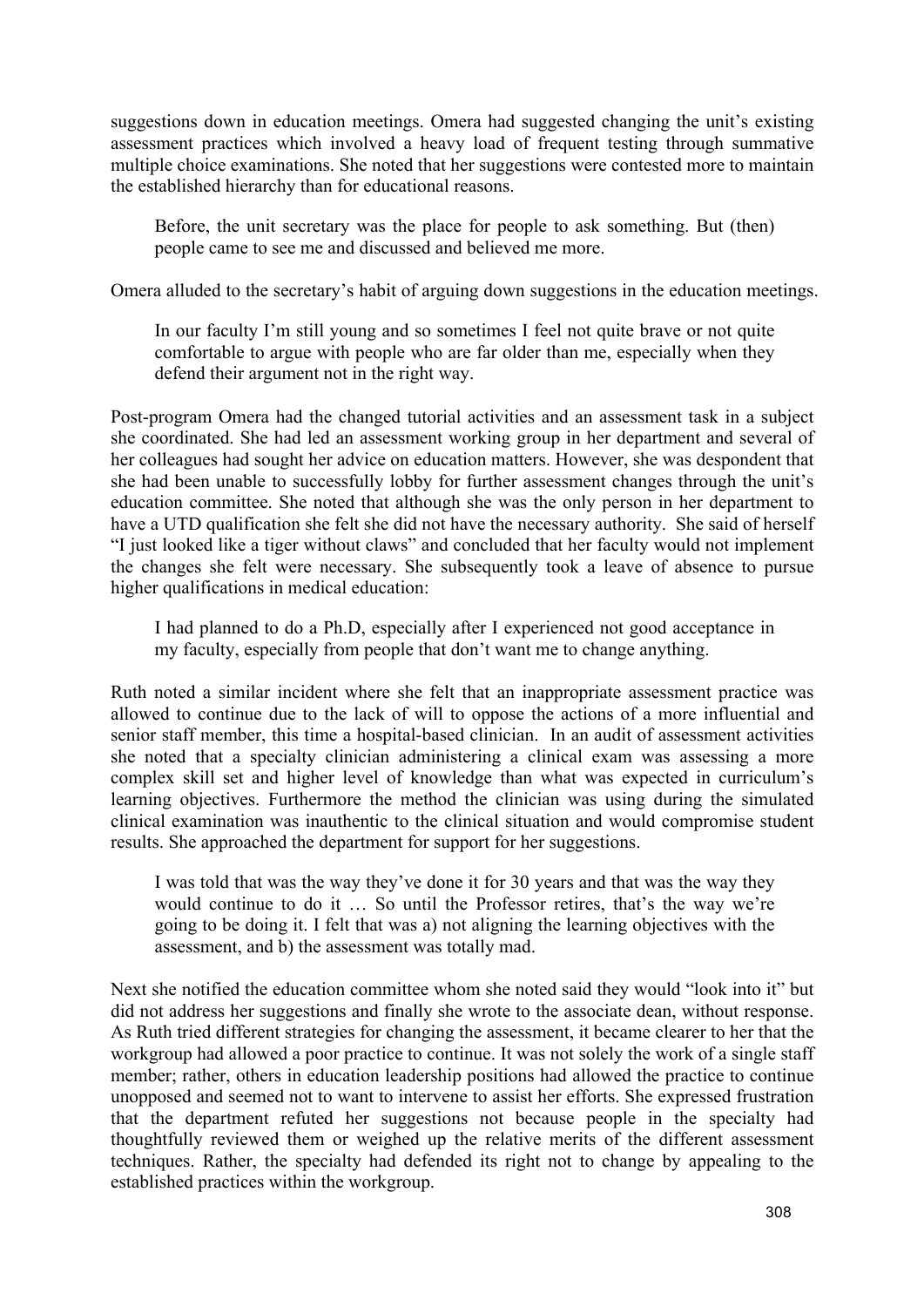Participants had to navigate some negative emotional impacts, such as frustration and confusion, and potentially negative professional impacts where they experienced conflict with colleagues. As participants questioned and challenged the existing teaching and learning regimes in their local contexts, they frequently dealt with conflict by withdrawing and returning to working within whichever local context they felt accepted practice provided them the freedom or support to teach and assess in more student-centred ways.

Baden, a specialty clinician and medical educator in a teaching hospital, noted that his work on new approaches to assessment in the program helped to bring his ideas to the attention of his disciplinary colleagues in his specialty college. In the program, he had undertaken a research project on "hot new ideas coming from the UK" related to workplace-based assessment practices. The college invited him to present at the college education committee meeting. After the meeting, however, it seemed to him that his ideas, although welcomed by an interested committee, were not pursued any further. His suggestions were not immediately rejected or argued down as Ruth and Omera's had been, but he felt that they were widely ignored and thus resisted. Feeling that he hadn't made any headway with the college, Baden continued his assessment projects locally as the director of training in the hospital.

Three years later he was able to join the college's assessment committee to review the specialty's training curriculum. He noted that the earlier gap between his own and the college's positions on assessment and curriculum had since lessened:

They've since used some of that information [in my proposal] to help them. The model they're using now is not so dissimilar to something that we'd done as a project [in his hospital] earlier on.

He expressed some bemusement but no rancour over the length of time the college had taken to come around to his earlier recommendations. When he spoke of "feeling useful" to the college he portrayed a sense of their shared goal of effecting change in the assessment model in the rewriting of the national curriculum.

Post-program, the sharing of ideas did not happen in a vacuum. The reactions of colleagues were both supportive and oppositional. Working with these reactions constituted a major part of the participants' narratives. When participants worked in environments where sharing ideas about teaching and learning were already a practice of their workgroups, the impact of the program was often to strengthen that practice through its perpetuation and variation. In many cases, however, the long-term impact was also manifested in participants' accounts of contesting and resisting existing routines and of having colleagues contest and resist their ideas and actions.

#### **Discussion**

#### **Academic citizenship and UTD impact on collective practice**

A major finding from this study was that participants spoke of increasing their participation in academic service activities. They felt more confident to participate and their involvement and the type of counsel they provided tended to change post-participation. Categorising their work using Macfarlane's (2007) service pyramid participants contributed to collegial service through sharing of educational ideas and solving of educational issues with colleagues. They represented research and theory informed perspectives in instance of institutional service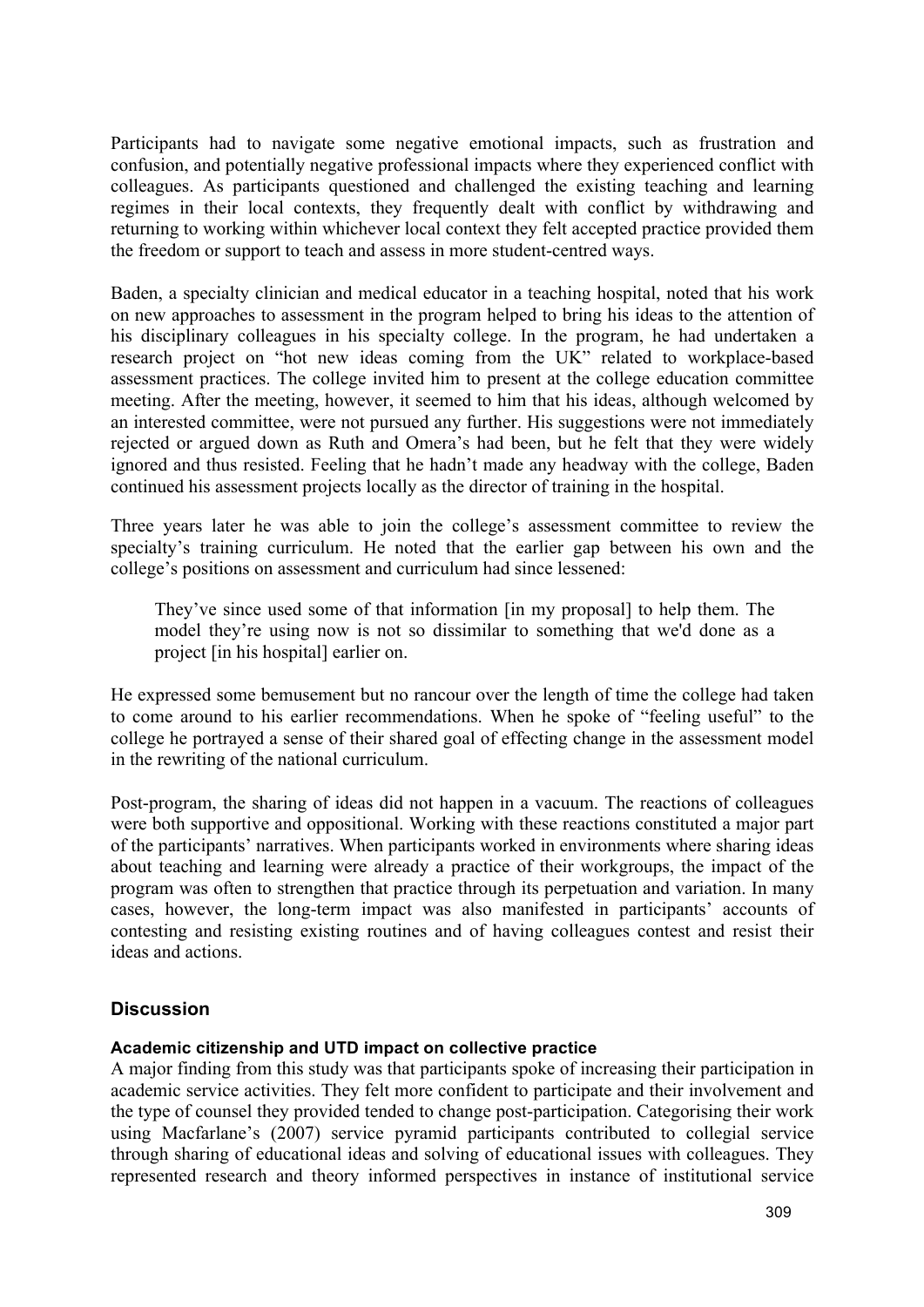through education committees and workgroup meetings. They engaged in disciplinary and professional service by publishing results of education research and projects at conferences and through sharing of ideas in external curriculum committees.

Exploring the longer-term impact of the program as the experiences of participants showed that sharing ideas was not always a benign activity. To unravel it more thoroughly, we need to seek theoretical constructs that clarify our understanding of how practice, as a collective entity, bridges individual actions and organisational culture. In order to examine the processes through which UTD program impact occurs, we need to take account of how climate is brought into being through complex social interactions some years beyond graduation and that participants themselves are involved in the creation of the environment within which they must operate. Reported changes in interactions and participants' focus could be seen as individual changes in behaviour. However when the participant is seen as an actor within their departmental network (Roxå, Mårtensson, & Alveteg, 2011), these effects are also suggestive of changes in what is valued within the department as participants create new networks for dialogue.

Sometimes participants encountered receptive environments and the impact of the program was a simultaneous perpetuation and variation of workgroup practices which Price, Scheeres and Boud (2009) have articulated as part of the process of remaking existing practices in organisations. Some participants reported this happening as the innovations they were introducing in their own work attracted the attention of colleagues and initiated broader conversations about learning and teaching within their organisations.

The more challenging and less immediately enabling and positive elements of program impact discussed by participants were the kinds of interactions overlooked by more standard models of UTD program impact. In particular, in instances where colleagues contested participants' ideas, what dominated the participants' accounts were the more complex interactions between the program, the participants and the collective practices in their workgroups. Post-program, participants' actions challenged and sought to break, replace and remake practices. Contentious resistance occurred as the idea-sharing and collegial decision making practices (Macfarlane, 2007; Gosling, 2006) came into contact with the established practices of prestige, expertise and deferral to clinical expertise in medicine (Creed, Searle & Rogers, 2010).

#### **Impact as a longer-term phenomenon**

Commentary on the practices of workgroups, organisations and professions permeated participants' reports and emerged as an integral part of understanding their post program experiences. Impact of UTD programs, understood as a socially mediated longer-term phenomenon, is created in the contexts in which participant operate. One of the difficulties with studying the impact of UTD programs is that there have been very few evaluations that have drawn out participants' experiences over a longer term. A more comprehensive picture of the impact of such programs can be productively generated from interviews eliciting stories and commentary on the experiences of participants in their workplaces and professional lives over a period of years after completing the program.

### **Conclusion**

Change in an individual is never a simple thing. Change in an organisation is more complex still. Evaluation of the impact of UTD programs needs to grapple with this issue of complexity. If an aim of UTD programs is to effect change in educational practices, it must be through a complex understanding of complex relationships. Longer-term UTD impact, as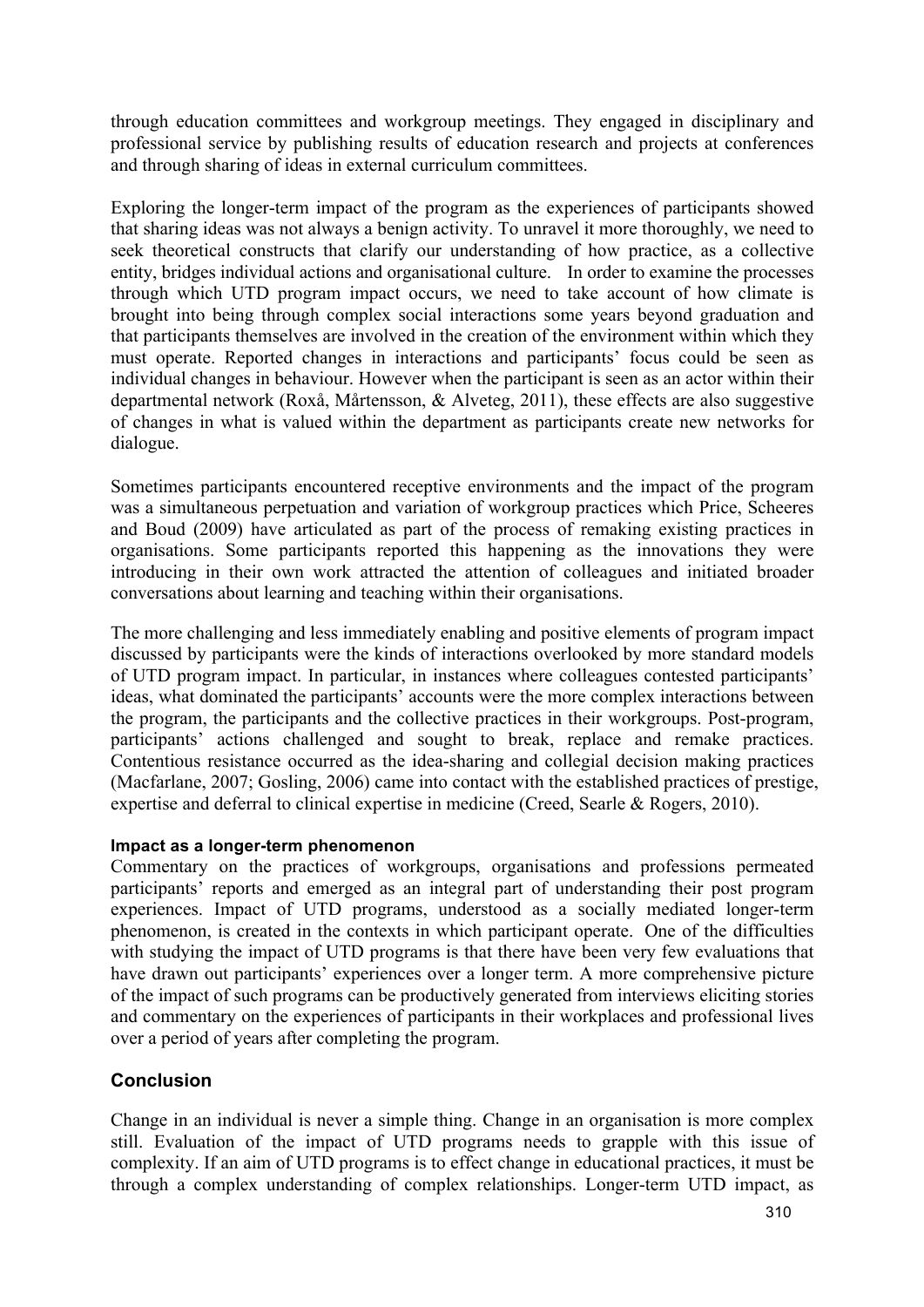interpreted in this study, is achieved through subtle and complex negotiation between members of an organisation subject to the equally complex interplay of things such as status, experience and reputation within the organisation. Practice theory provides a way to navigate between seeing the locus of change in the individual and seeing the individual as being shaped and shaping the groups and organisations to which she or he belongs.

The historical focus of UTD program impact evaluations on the individual as the unit of analysis has constrained the questions asked of such programs. A practice theory lens acknowledges that participants' work and the environments in which they operate are imbued with collectively agreed ways of understanding how learning and teaching get done. Applying this to UTD programs more broadly, the practice theory lens enables us to understand that participants in such programs are also participants in the education practices of their organisations and professions. They share their colleagues' practical know-how, observe or disregard rules. Changing practices and evaluating those changes should, therefore, no longer be seen as being about barriers or enablers to the transfer of ideas but about shifts and breaks in collectively agreed ends and ways of operating.

#### **References**

Barnett, R. (1997). *Higher education: A critical business*. Buckingham: Open University Press.

- Chalmers, D., & Gardiner, D. (2015). An evaluation framework for identifying the effectiveness and impact of academic teacher development programmes. *Studies in Educational Evaluation, 46*, 81-91.
- Creed, P. A., Searle, J., & Rogers, M. E. (2010). Medical specialty prestige and lifestyle preferences for medical students. *Social Science in Medicine, 71*(6), 1084-1088.
- Gadamer, H.-G. (1989). *Truth and method* (J. Weinsheimer & D. G. Marshall, Trans.). London: Sheed and Ward. (Original work published 1975).
- Gosling, D. (2006). The value of pedagogic inquiry for improving teaching. *New Directions for Teaching and Learning,* 107, 95-100.
- Hood, C., & Houston, D. (2016). Evaluation of longitudinal impact from a university teacher preparation program in M. Davis & A. Goody (Eds.) conference proceedings for HERDSA 2016: *The Shape of Higher Education*, 39 (pp 106-116). Fremantle, Australia, 4 – 7 July 2016.
- Kandlbinder, P., & Peseta, T. (2009). Key concepts in postgraduate certificates in higher education teaching and learning in Australasia and the United Kingdom. *International Journal for Academic Development*, 14(1), 19-31.
- Knight, P. (2006). *The effects of post-graduate certificates.* Retrieved August 23, 2017, http://www.inspire.anglia.ac.uk/e107\_files/downloads/knight\_2006\_epgc\_report\_september\_2006.pdf
- Kreber, C. (2013). *Authenticity in and through teaching in higher education: The transformative potential of the scholarship of teaching.* London: Taylor and Francis.
- Laverty, S. M. (2003). Hermeneutic phenomenology and phenomenology: A comparison of historical and methodological considerations. *International Journal of Qualitative Methods*, 2(3). Retrieved August 23, 2017, from http://www.ualberta.ca/~iiqm/backissues/2\_3final/pdf/laverty.pdf
- Macfarlane, B. (2007). Defining and rewarding academic citizenship: The implications for university promotions policy. *Journal of Higher Education Policy and Management*, 29(3), 261-273.
- Nicolini, D. (2013). *Practice theory, work, and organization*. Oxford, UK: Oxford University Press.
- Parsons, D., Hill, I., Holland, J., & Willis, D. (2012). *Impact of teaching development programmes in higher education*. Retrieved August 23, 2017 from http://www.stlhe.ca/wp-

content/uploads/2013/04/HEA\_Impact\_Teaching\_Development\_Prog.pdf

- Pizzica, J. (2016). *Beyond the program, beyond the individual. Impact of a university teacher development program on practice.* Ph.D Dissertation, University of Sydney.
- Pleschová, G., & Simon, E. (2013). What we know and fail to know about the impact of teacher development. In E. Simon & G. Pleschová (Eds.), *Teacher development in higher education* (pp. 1-16). New York: Routledge.
- Prebble, T., Hargraves, H., Leach, L., Naidoo, K., Suddaby, G., & Zepke, N. (2005). *Impact of student support services and academic development programmes on student outcomes in undergraduate tertiary study: A synthesis of the research.* Retrieved August 23, 2017 from

http://www.educationcounts.govt.nz/publications/tertiary\_education/5519